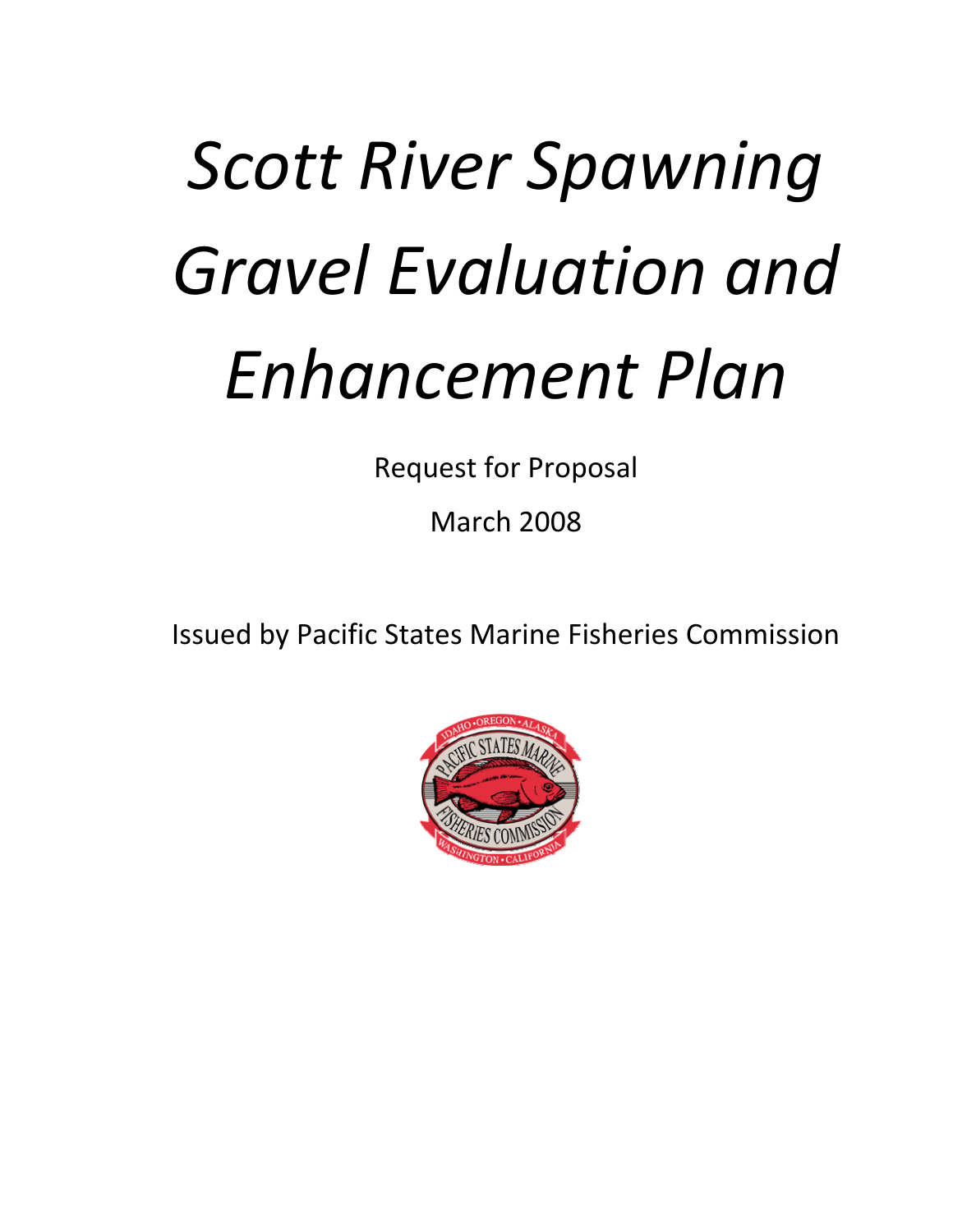## **Contents**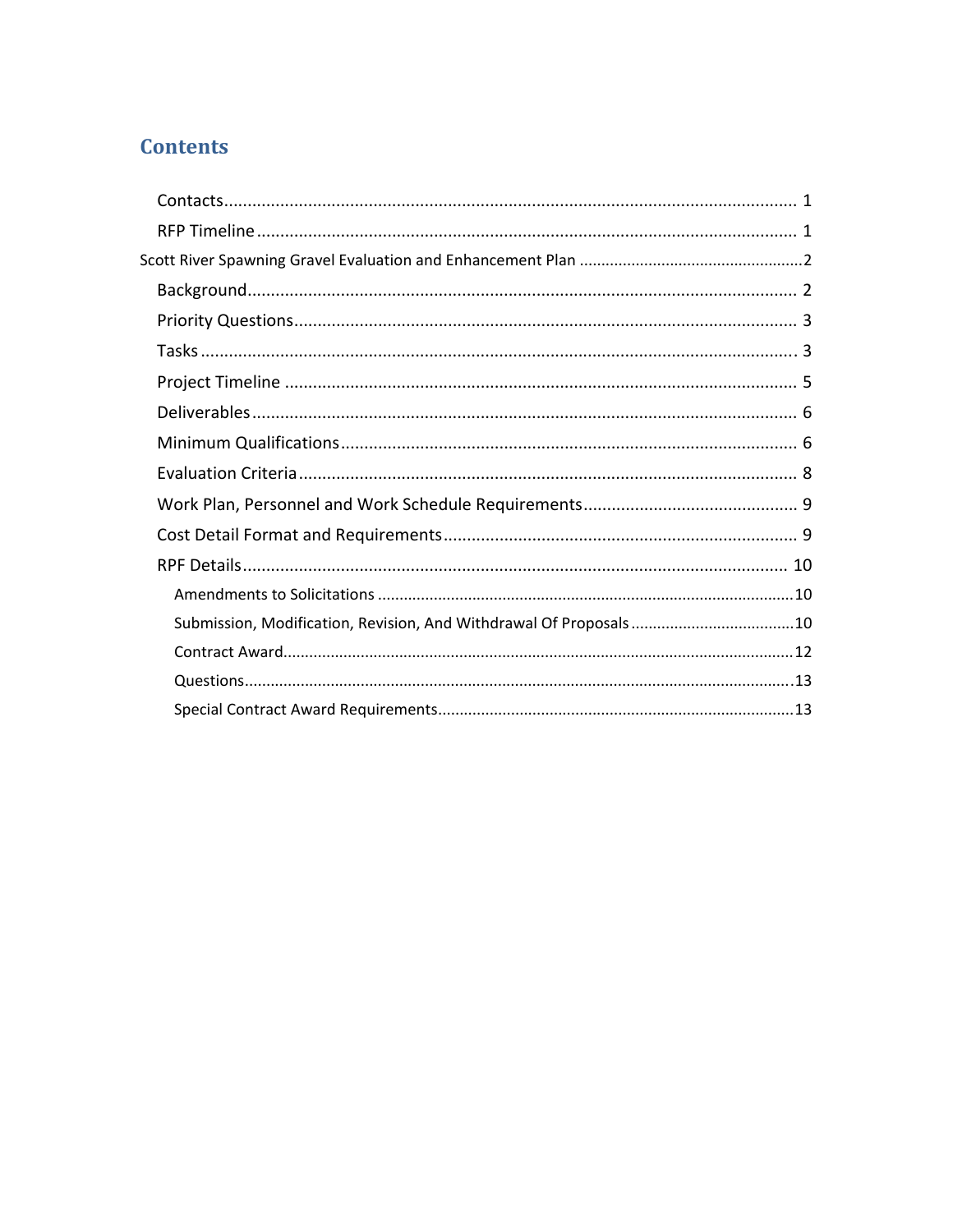## <span id="page-2-0"></span>**Contacts**

Technical: Gary Flosi California Department of Fish and Game (CDFG) (707) 725‐1072 [gflosi@dfg.ca.gov](mailto:gflosi@dfg.ca.gov)

Kris Vyverberg California Department of Fish and Game (CDFG) (916) 445‐2182 [Kavberg@dfg.ca.gov](mailto:Kvyverberg@dfg.ca.gov)

Gary Black Siskiyou Resource Conservation District (SQRCD) (530) 467‐3975 gblack@sisqtel.net

Administrative: Michael Arredondo Pacific States Marina Fisheries Commission (PSMFC) 205 SE Spokane Street, Suite 100 Portland, OR 97202‐6487 (503) 595‐3100 FAX (503) 595‐3444 [Michael\\_arredondo@psmfc.org](mailto:Michael_arredondo@psmfc.org)

## **RFP Timeline**

| Event                                                                 | Date                  |
|-----------------------------------------------------------------------|-----------------------|
| <b>RFP Distribution to Vendors</b>                                    | 03/05/2009            |
| Due date for notification of intent to respond to this RFP.           | 03/20/2009            |
| Questions from Bidders about scope or approach due                    | 03/27/2009            |
| Responses to questions from Bidders sent out to all potential Bidders | 04/03/2009            |
| Written proposal Due Date                                             | 04/17/2009            |
| Scoring of Proposals                                                  | Week of<br>04/27/2009 |
| Decision and selection of Vendor                                      | 05/04/2009            |
| Expected Commencement date of work                                    | 05/18/2009            |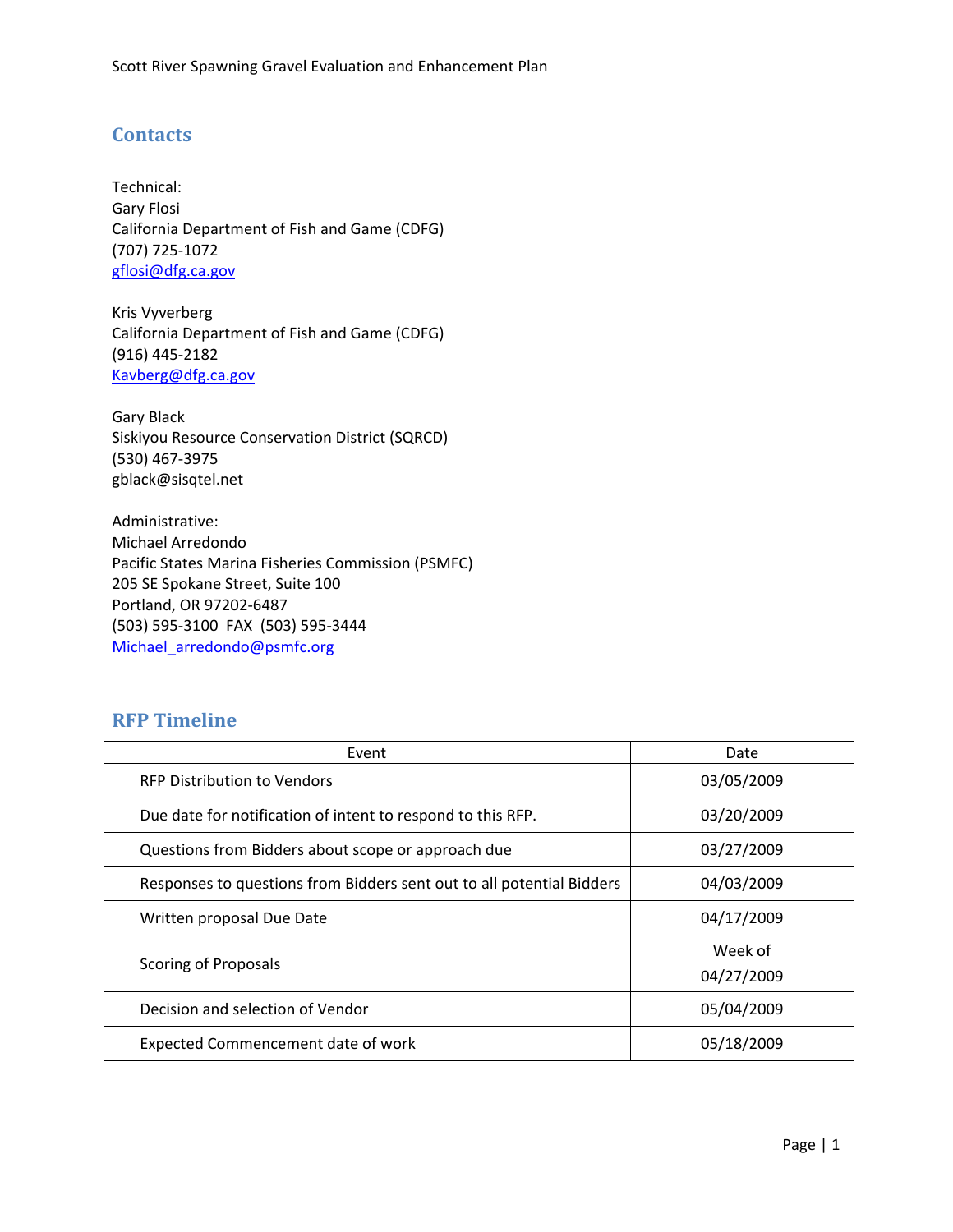<span id="page-3-0"></span>PSMFC reserves the right to reject any or all offers and discontinue this RFP process without obligation or liability to any potential Vendor, accept other than the lowest priced offer, or award a contract on the basis of initial offers received, without discussions or requests for best and final offers.

## **Scott River Spawning Gravel Evaluation and Enhancement Plan**

## **Background**

The Scott River and valley has been significantly altered since the contact of European Americans in the Early 19<sup>th</sup> Century. The history of the Scott Valley includes a period of extensive beaver harvest starting in the 1830's followed by gold mining and settlement in the later  $19<sup>th</sup>$  Century. Upon the discovery of gold in 1850 the Scott River was heavily mined through the middle 20<sup>th</sup> Century. The Scott Valley was settled and developed for agricultural production during the peak of mining activity. The 20<sup>th</sup> Century was defined by further agricultural development, channel alteration for flood and erosion control, logging, and extensive dredging of the Scott River below the town of Callahan.

The cumulative effect of resource extraction and management has altered the sediment delivery and transport processes of the tributaries and main stem Scott River and – in turn – is perceived to influence the recruitment and availability of gravel in the range of sizes suitable for use as spawning habitat by coho salmon. A qualitative evaluation of instream gravel resources and potential spawning habitat is the first step in a formal assessment of potential limitations on spawning habitat and would provide the baseline from which the design of any corrective action would proceed should the desirability of such actions be indicated.

The Scott River Watershed‐wide Permitting Program Incidental Take Permit (ITP) requires the development of a Spawning Gravel Enhancement Plan to guide the enhancement of spawning grounds for coho salmon as part of the mitigation program for the impacts caused by activities authorized by the Permitting Program.

The ITP states that:

"SQRCD [Siskiyou Resource Conservation District] will work with the Department of Fish and Game (CDFG) to develop and implement a Spawning Gravel Enhancement Plan (Gravel Enhancement Plan). The Gravel Enhancement Plan will identify areas where gravel for coho salmon spawning could be placed effectively and where gravel can be recruited, and prioritize immediately‐needed gravel enhancement projects throughout the Program Area. SQRCD will submit the Gravel Enhancement Plan to CDFG for review and approval within two years from the effective date of the ITP.

SQRCD will design and install constrictors and/or other spawning area enhancement structures at a total of five priority stream reaches where spawning gravels are not plentiful, if deemed necessary in the Gravel Enhancement Plan. SQRCD will complete all gravel enhancement projects prior to the expiration of the ITP."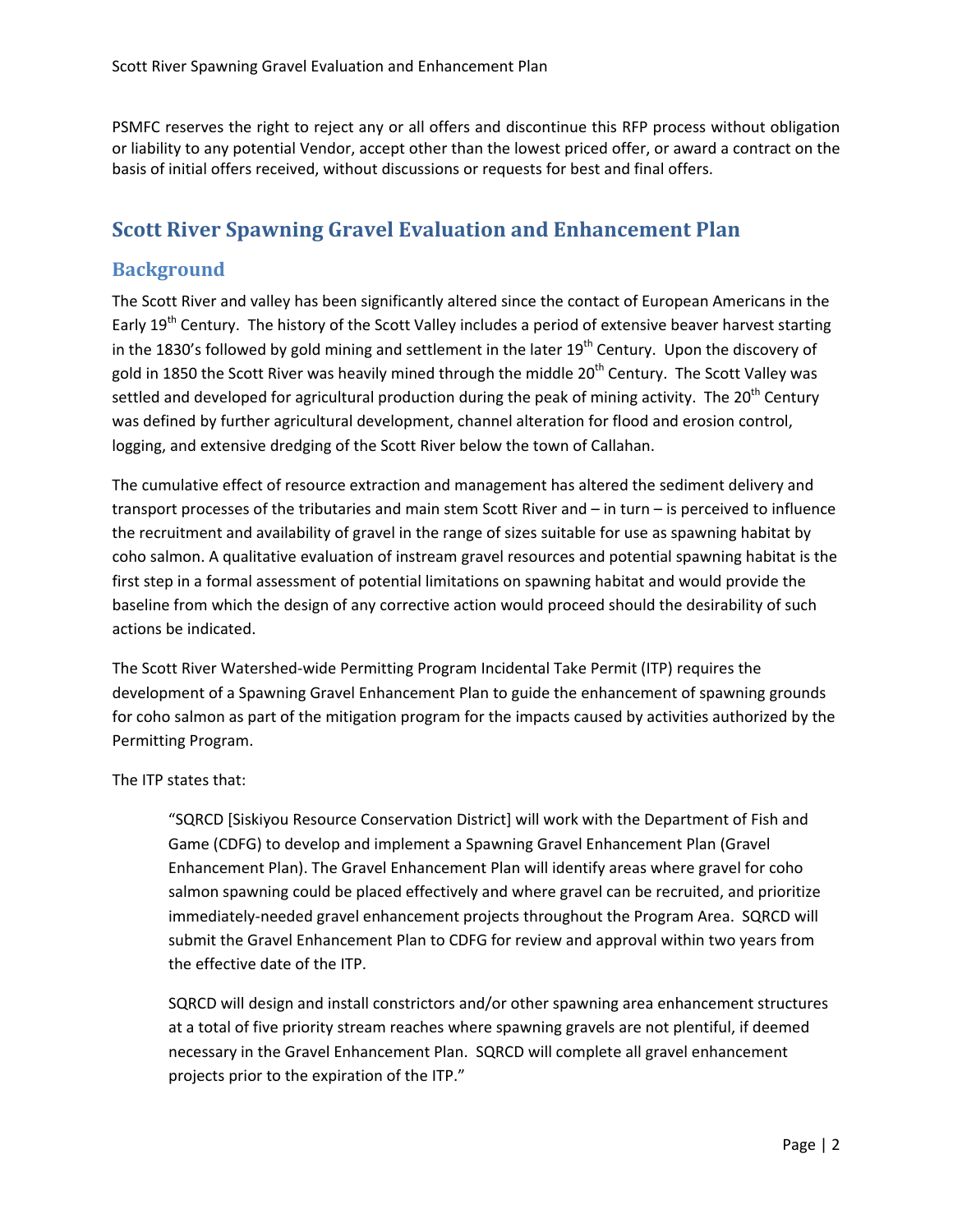<span id="page-4-0"></span>In addition, the Shasta‐Scott Coho Recovery Team (SSRT) made three recommendations for spawning gravel protection and enhancement for the Scott River that are included in the Recovery Strategy for California Coho Salmon (2004):

- 1) Scott HM‐4a ‐ Identify existing coho spawning habitat. Study the habitat needs of spawning coho in the Scott River watershed. Protect and maintain spawning habitat to prevent further loss of the species.
- 2) Scott HM‐4b ‐ Improve spawning gravel quantity and quality.
- 3) Scott HM‐4c ‐ Identify and remedy sources of fine sediment within the SSRT area.

This project will evaluate the quantity, quality, distribution, and sources of existing coarse sediment and spawning gravel supplies, to determine if spawning gravel augmentation is needed in the Scott River and tributaries. Based on the results of this evaluation, the project will develop a Spawning Gravel Enhancement and Monitoring Plan that recommends spawning gravel restoration or enhancement actions, identifies potential spawning gravel augmentation locations, specifies augmentation methods and volumes, develops sediment composition specifications, and recommends initial augmentation sources and frequencies. The Plan will evaluate the need for spawning habitat structures to enhance and/or retain existing gravel supplies and, if deemed necessary, recommend at least five priority stream reaches where spawning gravels should be augmented.

## **Priority Questions**

- Is spawning gravel available at strategic locations in the watershed that allows emergent fry access to suitable rearing habitat?
- Is the rate of coarse sediment delivered to spawning reaches in the Scott River (upper river and canyon reach) and in its tributaries limiting spawning habitat availability of current and projected population targets?
- Is the quality of the existing spawning gravel impaired by excessive fine sediment?
- Will additional spawning gravel availability increase juvenile and smolt production from the Scott River basin [only partially addressed by this project]?

## **Tasks**

**Task 1.** Identify spawning habitat availability basin-wide. Compile, analyze, and summarize existing data and use aerial photo interpretation to estimate spawning habitat availability. Through coordination with the Siskiyou Resource Conservation District (SQRCD) conduct limited field work to map and quantify spawning habitat availability within or in the proximity of suitable rearing habitat. Map on aerial photos, digitize into GIS, quantify spawning habitat by sub-reach, density, suitability, and habitat availability vs. spawning use.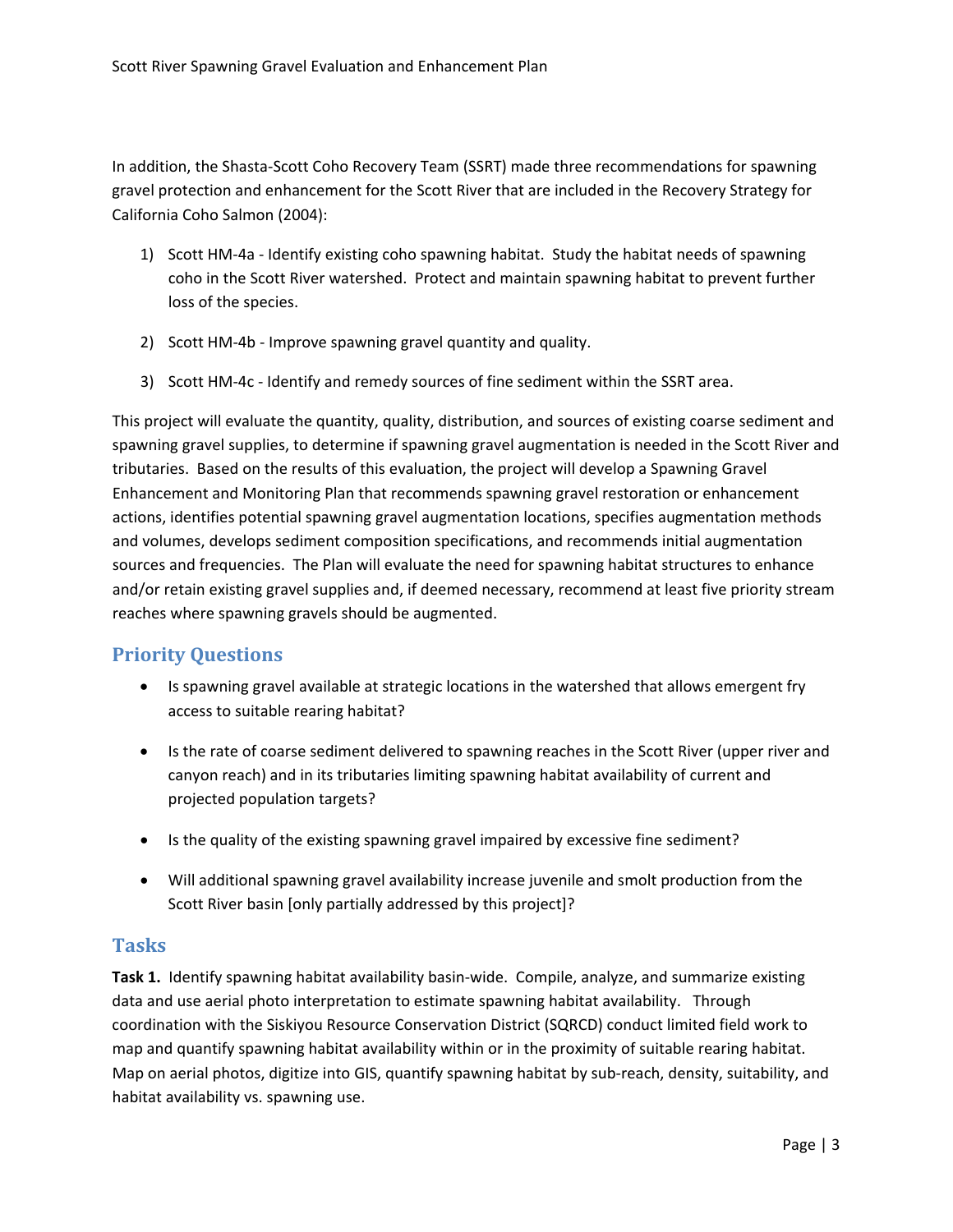- Subtask 1.1. Compile, analyze, and summarize existing data: (1) sediment sampling data; (2) temperature data; (3) the Lanphere gradient model; (4) existing stream gage data for high priority tributaries; (5) the location of existing and potential spawning habitat; (6) the proximity of suitable juvenile rearing habitat relative to existing and potential spawning habitat, and (7) identify data gaps and/or limitations on the utility of existing data collection efforts. All of these data sets are available through the SQRCD.
- Subtask 1.2. Develop criteria and/or a model for use in identifying high priority locations for spawning gravel projects based on the results of Subtask 1.1 and consultation with the SQRCD.
- **Subtask 1.3. Arrange for high resolution aerial photographs to be flown on the Scott River** and tributaries.
- Subtask 1.4. Conduct a gravel inventory and limited field work with SQRCD to analyze potential spawning habitat enhancement locations in order: (1) to confirm suspected or indicated habitat limitations, and (2) to evaluate the suitability of the sites for enhancement projects.

Characterize field sites using the following parameters: (1) quantify spawning habitat substrate conditions (i.e., gravel quality based on particle size distribution, if data do not otherwise exist), (2) sediment mobility and transport rates (i.e., how fast the gravel moves through the system), (3) a determination as to whether spawning habitat is impaired by excessive fine sediment in the range of sizes known to be detrimental to spawning and incubation success, and (4) identification of the processes governing and/or limiting spawning habitat quality and utility, and whether less than optimal conditions can be favorably modified through gravel augmentation and/or gravel recruitment and retention.

• Subtask 1.5. Where gravel supplies are found to have been restricted or eliminated, identify suitable locations for gravel enhancement, prioritize sites, and identify sites suitable for future enhancement to maintain long‐term supplies.

Task 2. Develop a Spawning Gravel Enhancement Plan and Recommended Actions that will provide guidance on the type of project appropriate for sites determined suitable for enhancement.

- Subtask 2.1. Identify potential spawning habitat enhancement locations, methods, volumes, costs, and site prioritization.
- Subtask 2.2. Develop a monitoring plan to accompany the enhancement program, describing geomorphic monitoring (sediment mobility and transport processes) spawning gravel quantity and quality and frequency of mobilization, and spawning gravel utilization by adult salmonids.
- Subtask 2.3. Evaluate the need for spawning habitat structures to enhance and/or retain existing gravel supplies and, if deemed necessary, recommend at least five priority stream reaches where spawning gravel should be augmented.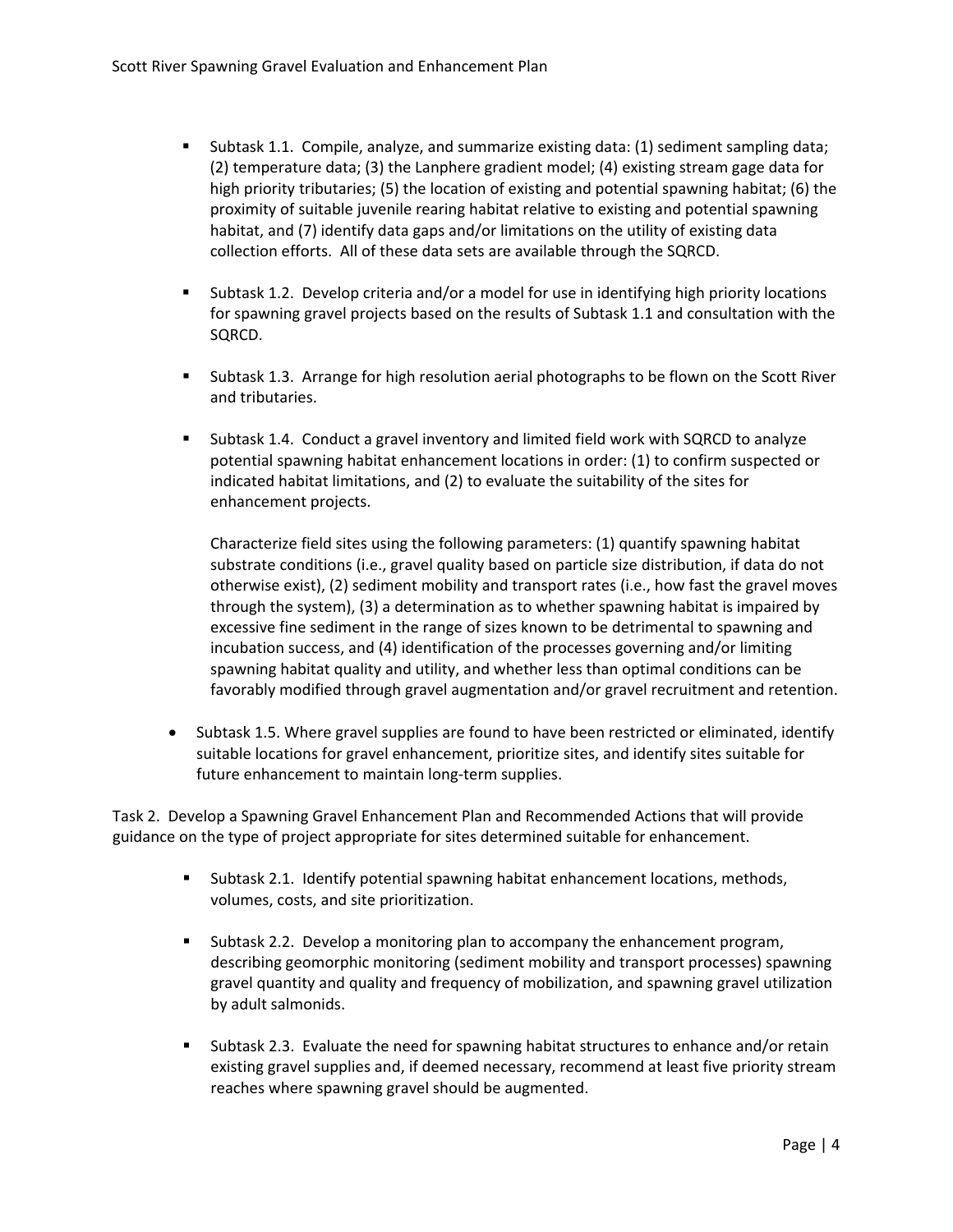<span id="page-6-0"></span> Subtask 2.4. If it is determined that gravel enhancement is necessary in the Scott River watershed, develop a detailed approach to monitoring the enhancement site after the enhancement measures have been implemented to assess it's effectiveness over time. The monitoring approach shall have an adaptive management element and shall be developed in coordination with the DFG and the RCD.

Task 3. Coordinate with the SQRCD in order to obtain access to privately owned lands. Coordinate site visits, gravel analysis and the development of recommendations with CDFG and SQRCD.

Task 4. A project report will summarize the data collected; document work completed, and describe the selected priority projects, if applicable.

- a. Draft Project Report. A draft project report will be prepared and distributed to Department of Fish and Game and the SQRCD for review. For purposes of minimizing report reproduction costs, electronic files will be distributed to reviewers, except those who are not adequately equipped to deal with electronic media.
- b. Final Project Report. Comments on the draft project report will be compiled and conflicting comments reconciled in a final report. Ten hard copies of the report will be prepared and distributed as mutually agreed among the project participants. Electronic files of the final report will also be provided.
- Task 5. Project Administration, Reporting and Meetings
	- a. Grant administration and reporting.
	- b. Meetings with CDFG and the SQRCD.
	- c. Landowner coordination.
	- d. Present results and recommendations in a public forum at the conclusion of the project.

## Project Timeline

Estimated start date: May 2009

End date: September 30, 2010 (duration = 17 months)

- 1) Spring 2009
	- a) Begin landowner outreach and coordination
	- b) Develop work plan
	- c) Conduct aerial flight
	- d) Install bed mobility and bed scour experiments, monitor and reset following winter peak flows (if time allows)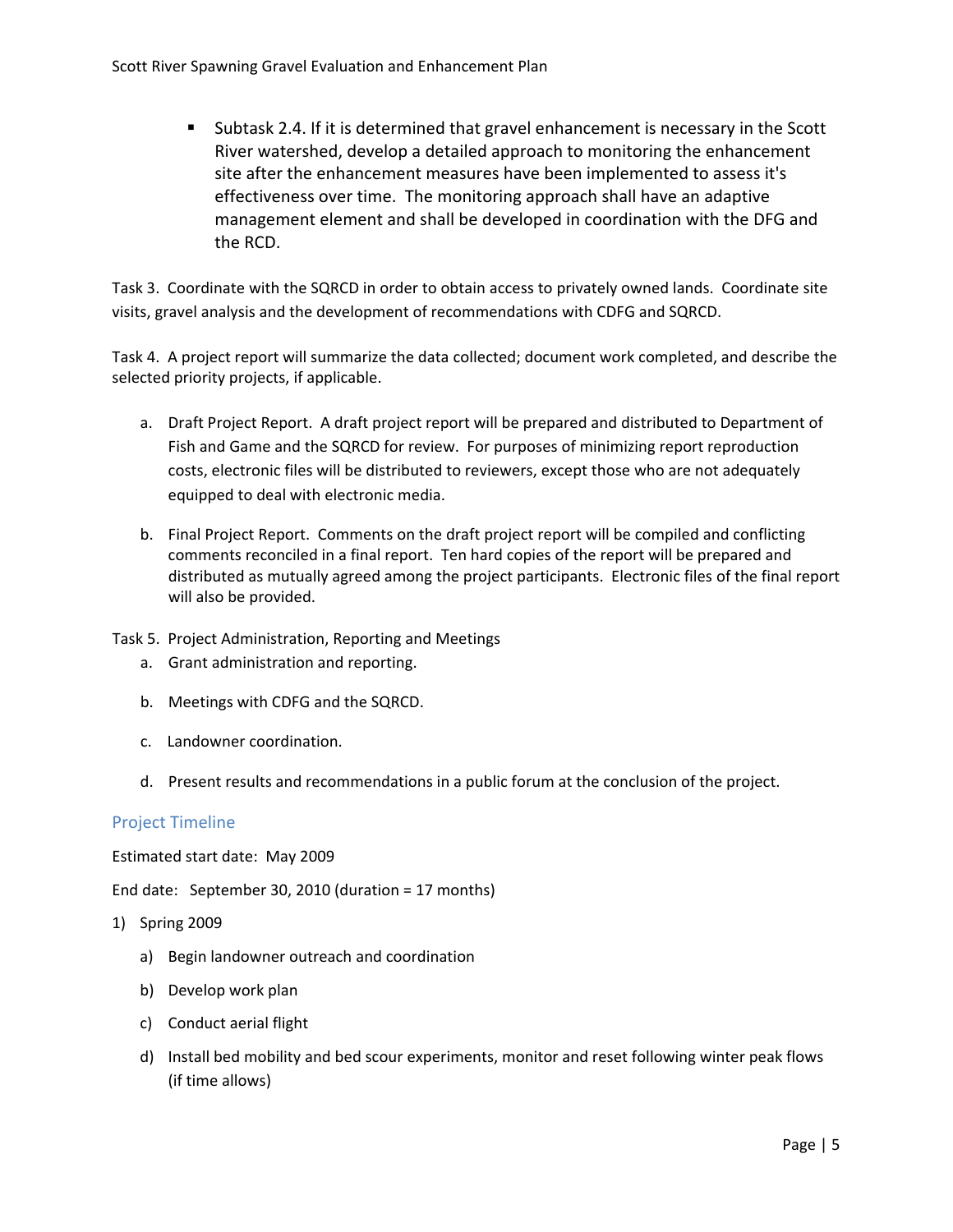#### <span id="page-7-0"></span>2) Summer 2009

- a) Conduct field inventories
- b) Data analysis
- 3) Winter 2009‐ 2010
	- a) Install bed mobility and bed scour experiments; monitor and reset following winter peak flows
- 4) Spring‐Summer 2010
	- a) Prepare Gravel Management Plan
	- b) Present findings at public meeting

#### Deliverables

The project deliverables are as follows:

Task 1: Technical memo summarizing existing data, criteria for identifying priority spawning gravel enhancement sites, summary of field site analyses, and known data gaps. The memo should include orthorectified base maps of the Scott River main stem and tributary focus areas, showing salmonid spawning habitat and coarse sediment storage locations. GIS files comprising project maps will be due at project completion

Task 2: Technical memo describing potential spawning habitat enhancement locations, proposed monitoring methods, and approaches to spawning area enhancement for five priority stream reaches, if deemed necessary.

#### Task 3: No deliverable expected

Task 4: Draft and final Scott River Enhancement Plan presenting study methods, results, and recommendations for gravel augmentation, long-term maintenance of both quantity and quality, and monitoring in the Scott River and tributaries. Information from each of the two technical memos will be incorporated into this deliverable. Hard and electronic copies of the final report will be delivered by September 2010.

Task 5: Agendas for all public meetings and a copy of all presentation materials.

## Minimum Qualifications

The respondent shall be fully capable, qualified, insured, and licensed as required to provide the requested services.

Provide a list of all offices used by the respondent. List the location of the office from which the primary work on this project would be performed.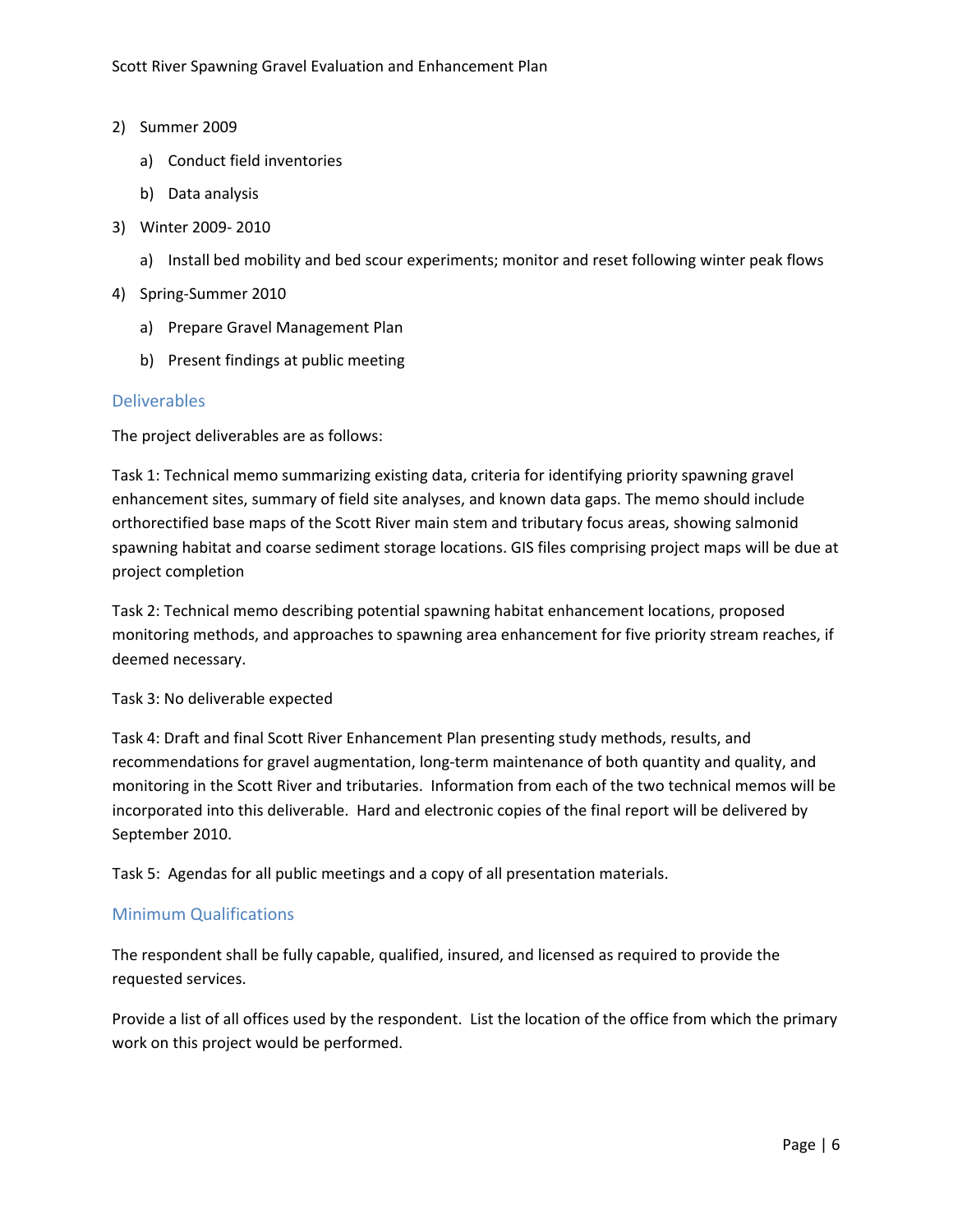Respondent must provide a list of between one ‐ three (3) projects completed by the firm that demonstrate the respondent's competence to perform work similar to that which is likely to be required on this project.

Respondent shall name a project manager for these services who will coordinate all activities with the CDFG and/or the CDFG's designee.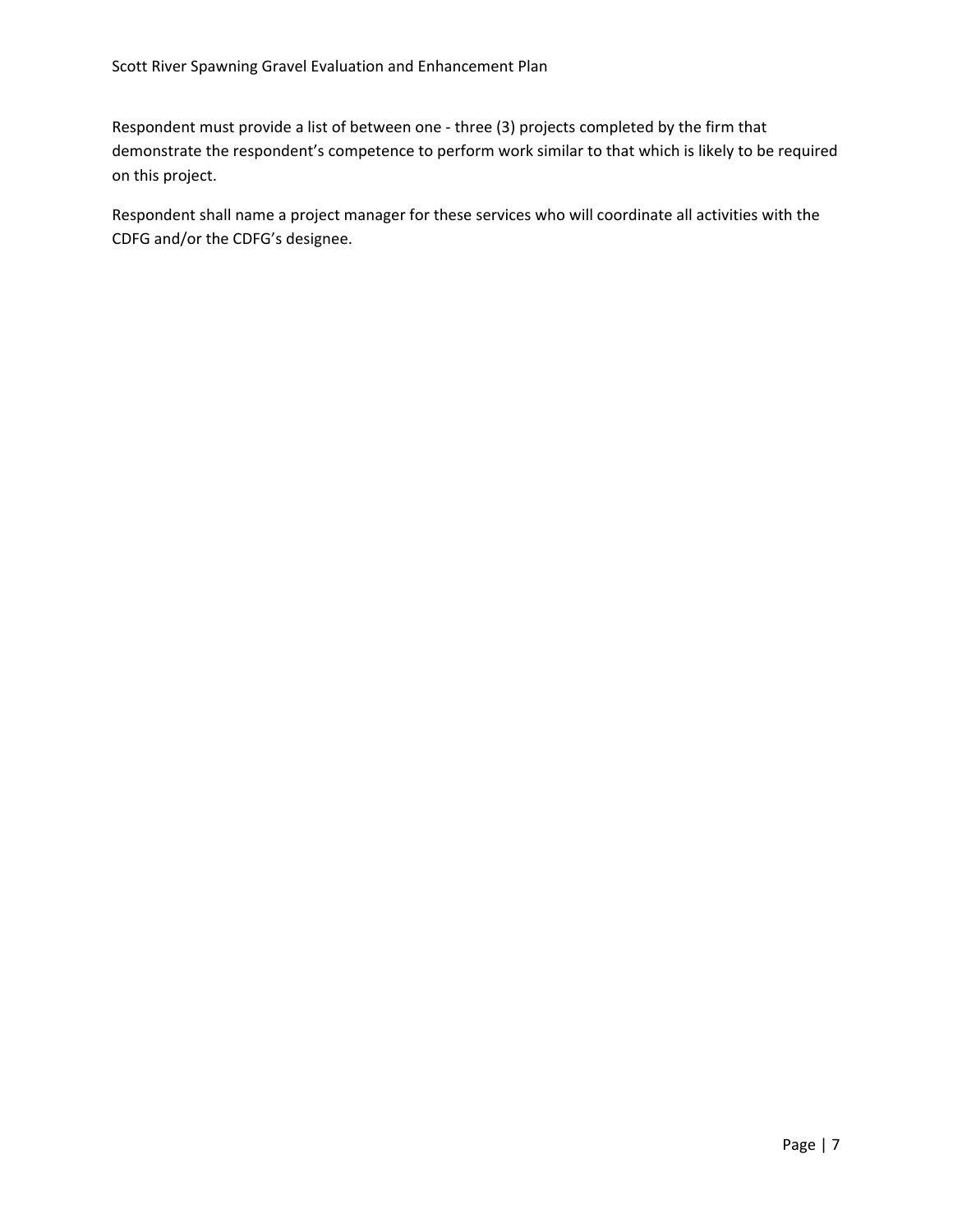## <span id="page-9-0"></span>Evaluation Criteria

The proposals that meet the minimum qualifications will be evaluated and scored according to the criteria indicated below. A minimum of (80) eighty points must be achieved in this phase to be considered responsive. (A responsive proposal is one, which meets or exceeds the requirements stated in this RFP). A minimum of (5) five points must be achieved for each rating/scoring criteria.

| Rating/Scoring Criteria                                                                                                                                                                                                                               | <b>Maximum Possible</b><br>Points |
|-------------------------------------------------------------------------------------------------------------------------------------------------------------------------------------------------------------------------------------------------------|-----------------------------------|
| Experience and track record in carrying out similar projects, or<br>supplying similar goods or products, including similar projects<br>completed within the last ten years.                                                                           | 20                                |
| Description of personnel functions with names of key staff and<br>sub-consultants and subcontractors, resumes, showing<br>qualifications, training, experience, education, and licenses of<br>the key personnel who will be assigned to this project. | 15                                |
| Availability of key staff.                                                                                                                                                                                                                            | 5                                 |
| Respondent demonstration of a strong understanding of the<br>project objectives and innovation in developing beneficial<br>approaches to meet these objectives.                                                                                       | 15                                |
| Respondent's method and process of accomplishing goals and<br>objectives, description of intended scope of work with<br>expected outcomes and outline of activities to provide the<br>requested services.                                             | 15                                |
| Discussion of constraints, problems, issues that should be<br>anticipated during the project and suggestions to approaches<br>to resolving these problems.                                                                                            | 15                                |
| Project schedule and timeline describing the flow of the<br>project that includes start and end dates, schedule of activities<br>and projected outcomes.                                                                                              | 5                                 |
| Budget - How appropriate is the budget for the work<br>proposed?                                                                                                                                                                                      | 10                                |

Total Possible Points: 100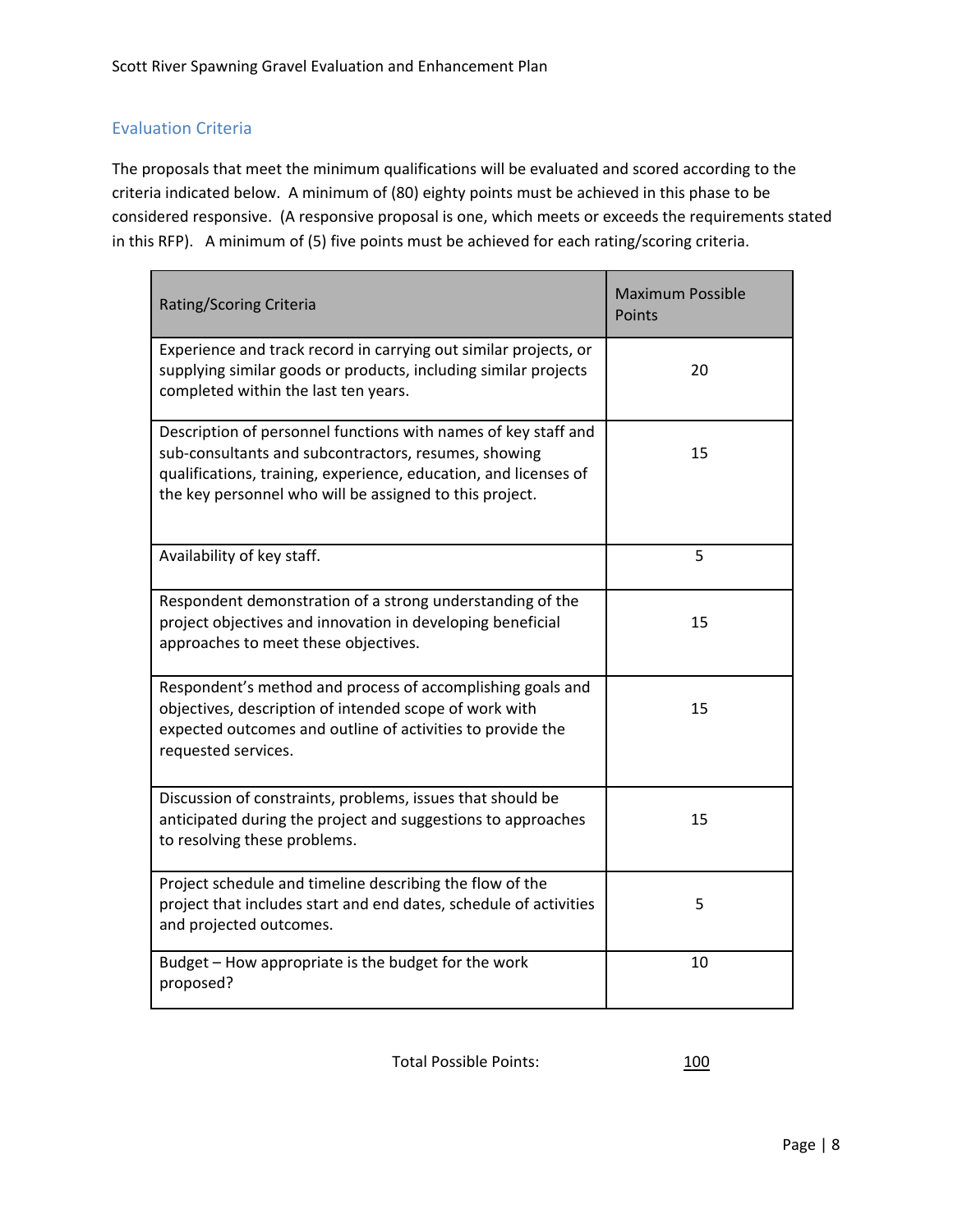## <span id="page-10-0"></span>**Work Plan, Personnel and Work Schedule Requirements**

Each respondent shall develop and include:

A thorough work plan and/or schedule for project completion: The plan must identify each major task, necessary subtask, and/or specific milestones by which progress can be measured and payments made.

Project Personnel: Respondent shall identify name and title of all key personnel used in the performance of these services and provide a resume and a description of the project assignment or role which that person will be expected to fulfill. Include the years of relevant experience with present firm and other firms, synopsis of experience, training or other qualities which reflect individual's potential contribution. Include such data as: familiarity with Government or State agency procedures, similar type of work performed in the past, management abilities, etc.

Sub‐consultants and/or Subcontractors: Identify each subcontractor necessary to complete the project. Include the subcontractor's name, address, the service provided, and the respondent's work history with the subcontractor.

Facilities and Resources: Explain where/how the services will be provided and what type equipment is needed to perform the services.

## **Cost Detail Format and Requirements**

Estimated Budget: \$200,000

Include in the budget funding for the cost of the aerial flight.

Each proposal must contain an estimated budget, broken down into three (3) categories: Personal Services, Operating Expenses and Equipment. The estimated budget must contain all project costs.

Personal Services Costs: All employee costs, including benefits, which are required to complete the proposed project. List each employee classification, their hourly rate and estimated number of hours.

Operating Expenses: Include all materials, supplies (office and field supplies), contractual services and incidental costs.

Contractual Services: are those necessary for the implementation of the proposal for which the respondent will subcontract. These services are undertaken by a provider external to the respondent's organization.

Provide as much cost detail as possible and practical. Use unit costs when applicable (per lb., per day, cubic yard, linear foot, etc.).

Travel and per diem: Expenses must be consistent with federal GSA guidelines for reimbursed of travel expenses. Per diem and mileage rates may not exceed GSA standards as listed at [http://www.gsa.gov.](http://www.gsa.gov/)

Equipment: List each item of non-capital equipment, including number of units and cost per unit. If equipment purchase price is over \$5,000 a lease vs. purchase analysis must be conducted and a justification for the purchase must be submitted, in advance, to the PSMFC contracting office.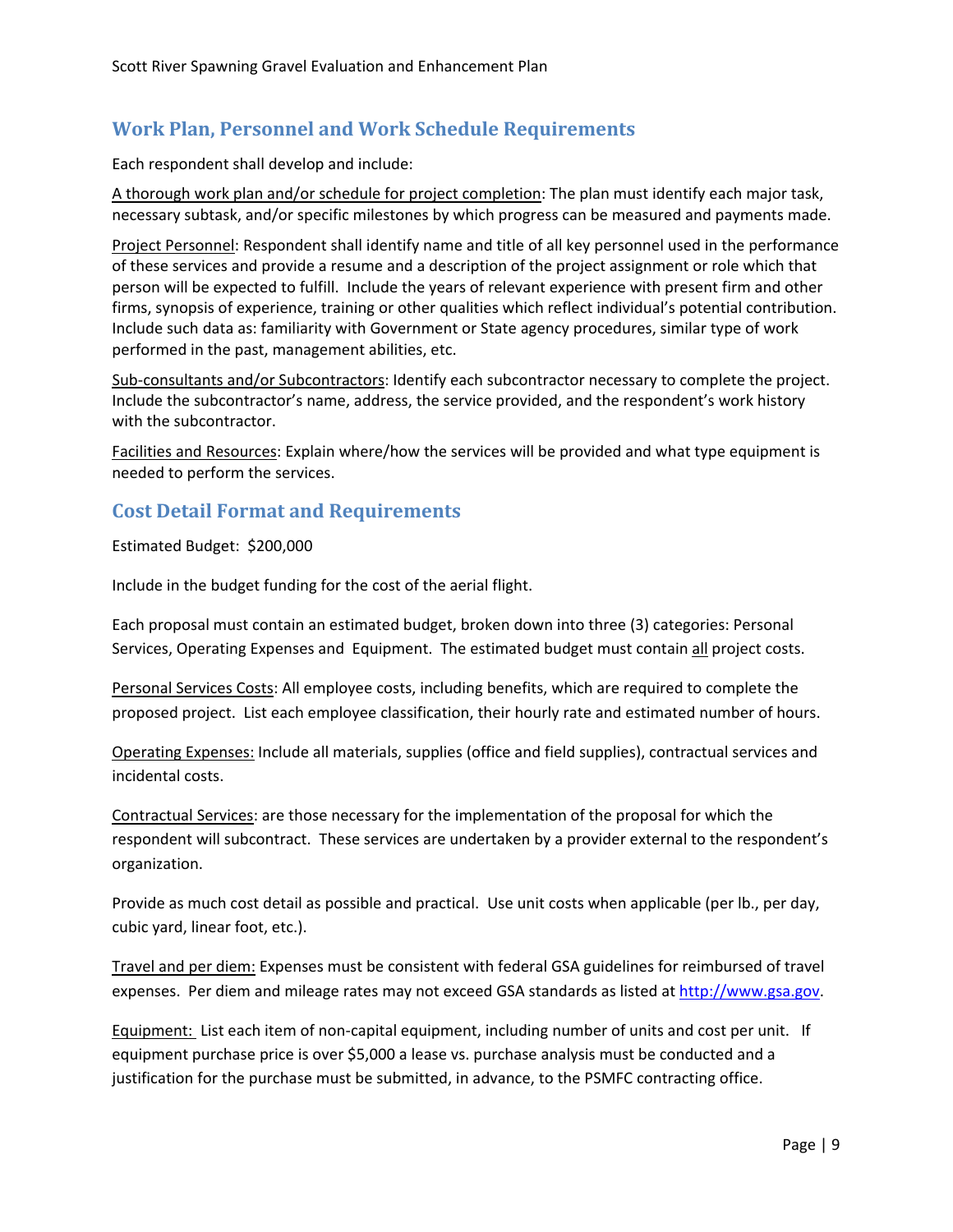## <span id="page-11-0"></span>**RPF Details**

## **Amendments to Solicitations**

If this solicitation is amended, all terms and conditions that are not amended remain unchanged. All bidders shall acknowledge receipt of any amendment to this solicitation by the date and time specified in the amendment(s).

#### **Submission, Modification, Revision, And Withdrawal Of Proposals**

All parties interested in submitting a proposal must notify PSMFC via email by 5:00 PM (Pacific), March 20, 2009 of their intent to submit a proposal. An email communication list including all interested parties will be generated from these notices of intent.

Deadline for proposals is 5:00 PM (Pacific), April 17, 2009.

Proposals shall be submitted to:

Pacific States Marine Fisheries Commission 205 SE Spokane St. Suite 100 Portland, OR 97202 Attn: Michael Arredondo Phone: (503) 595‐3228 Fax: (503) 595‐3444 Email: michael@psmfc.org

Subject Line for email submissions: Scott River Gravel RFP Proposals and modifications to proposals MUST be submitted in paper media, facsimile or via Email.

#### *The proposal must contain:*

- The name of the solicitation;
- The name, address, and telephone and facsimile numbers of the bidder (and electronic address if available);
- Names, titles, and telephone and facsimile numbers (and electronic addresses if available) of persons authorized to negotiate on the bidder's behalf with the PSMFC in connection with this solicitation;
- Name, title, and signature of person authorized to sign the proposal. Proposals signed by an agent shall be accompanied by evidence of that agent's authority, unless that evidence has been previously furnished to the issuing office;
- Information on Costs to perform the work
- Any such information as the bidder deems appropriate to evaluate experience and technical qualifications such as a portfolio.

The PSMFC reserves the right to consult with and to consider information from its own sources, including information from state and federal agencies regarding the bidder's prior performance or the status of outstanding investigations or warrants involving the bidder.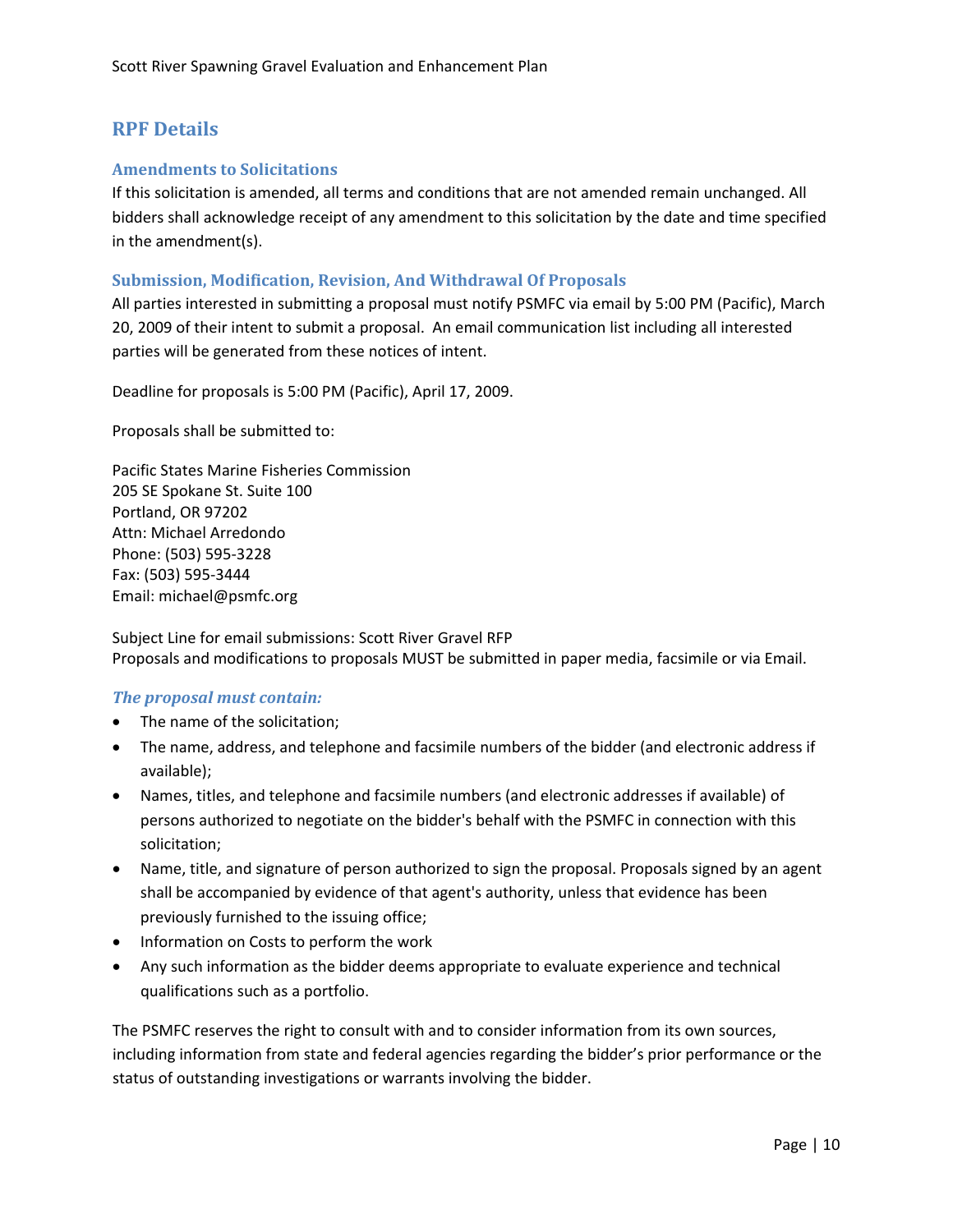## *Late proposals:*

Any proposal, modification, or revision received at the PSMFC office designated in the solicitation after the exact time specified for receipt of offers is "late" and will not be considered unless:

- There is acceptable evidence to establish that it was received at the PSMFC installation designated for receipt of offers and was under the PSMFC's control prior to the time set for receipt of offers; or It is the only proposal received.
- A late modification of an otherwise successful proposal that makes its terms more favorable to the PSMFC, will be considered at any time it is received.
- Acceptable evidence to establish the time of receipt at the PSMFC installation includes the time/date stamp of that installation on the proposal wrapper, other documentary evidence of receipt maintained by the installation, or oral testimony or statements of PSMFC personnel.
- An emergency or unanticipated event interrupts normal PSMFC processes so that proposals cannot be received at the office designated for receipt of proposals by the exact time specified in the solicitation and urgent PSMFC requirements preclude amendment of the solicitation. The time specified for receipt of proposals will be deemed to be extended to the same time of day specified in the solicitation on the first work day on which normal PSMFC processes resume.

Proposals may be withdrawn by written notice received at any time before award. Proposals may be withdrawn via facsimile received at any time before award. Proposals may be withdrawn in person by the bidder or an authorized representative, if the identity of the person requesting withdrawal is established and the person signs a receipt for the proposal before award.

Bidders shall submit proposals in response to this solicitation in English and in U.S. dollars.

Bidders may submit modifications to their proposals at any time before the solicitation closing date and time, and may submit modifications in response to an amendment, or to correct a mistake at any time before award.

Bidders may submit revised proposals only if requested or allowed by PSMFC.

Proposals may be withdrawn at any time before award. Withdrawals are effective upon receipt of notice by the PSMFC Administrative Contact.

## *Offer Expiration Date*

Proposals in response to this solicitation will be valid for 90 days following the time specified for solicitation of offers (unless a different period is proposed by the bidder). Restriction on Disclosure and Use of Information

Bidders that include in their proposals data that they do not want disclosed to the public for any purpose, or used by the PSMFC except for evaluation purposes, shall:

Mark the title page with the following legend: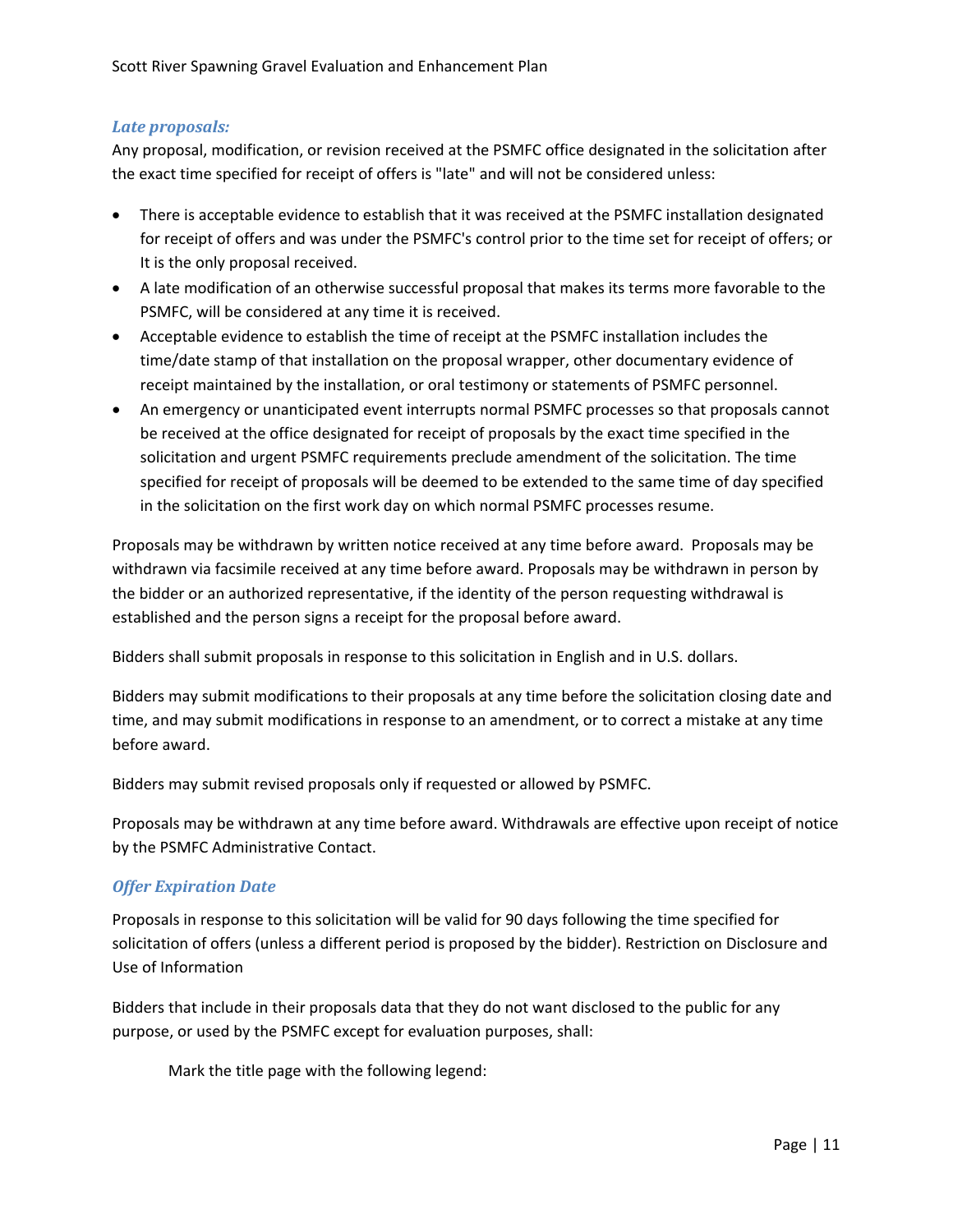<span id="page-13-0"></span>"This proposal includes data that shall not be disclosed outside the PSMFC and shall not be duplicated, used, or disclosed‐‐in whole or in part‐‐for any purpose other than to evaluate this proposal. If, however, a contract is awarded to this bidder as a result of‐‐or in connection with‐‐the submission of this data, the PSMFC shall have the right to duplicate, use, or disclose the data to the extent provided in the resulting contract. This restriction does not limit the PSMFC's right to use information contained in this data if it is obtained from another source without restriction. The data subject to this restriction are contained in sheets [insert numbers or other identification of sheets]"; and

Mark each sheet of data it wishes to restrict with the following legend:

"Use or disclosure of data contained on this sheet is subject to the restriction on the title page of this proposal."

#### **Contract Award**

The PSMFC intends to award a contract or contracts resulting from this solicitation to the responsible bidder(s) whose proposal(s) represents the best value after evaluation in accordance with the requirements of this solicitation.

The PSMFC may reject any or all proposals if such action is in the PSMFC's interest.

The PSMFC may waive informalities and minor irregularities in proposals received.

The PSMFC intends to evaluate proposals and award a contract without discussions with bidders (except clarifications as described in FAR 15.306(a)). Therefore, the bidder's initial proposal should contain the bidder's best terms from a cost or price and technical standpoint. The PSMFC reserves the right to conduct discussions if the CDFG Technical Representative later determines them to be necessary. If the CDFG Technical Representative determines that the number of proposals that would otherwise be in the competitive range exceeds the number at which an efficient competition can be conducted, the PSMFC may limit the number of proposals in the competitive range to the greatest number that will permit an efficient competition among the most highly rated proposals.

The PSMFC reserves the right to make an award on any item for a quantity less than the quantity offered, at the unit cost or prices offered, unless the bidder specifies otherwise in the proposal.

The PSMFC reserves the right to make multiple awards if, after considering the additional administrative costs, it is in the PSMFC's best interest to do so.

Exchanges with bidders after receipt of a proposal do not constitute a rejection or counteroffer by the PSMFC.

The PSMFC may determine that a proposal is unacceptable if the prices proposed are materially unbalanced between line items or sub‐line items. Unbalanced pricing exists when, despite an acceptable total evaluated price, the price of one or more contract line items is significantly overstated or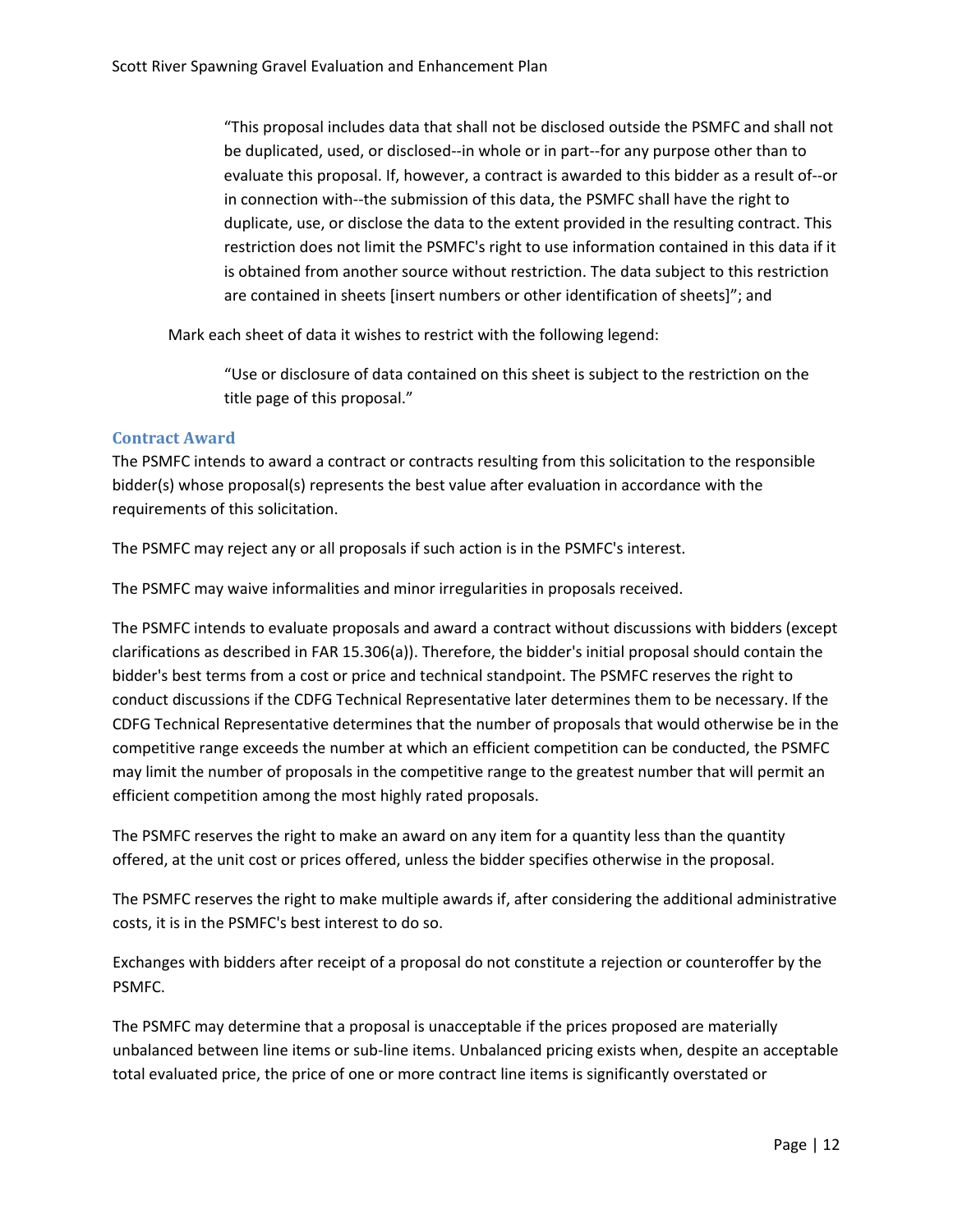<span id="page-14-0"></span>understated as indicated by the application of cost or price analysis techniques. A proposal may be rejected if the PSMFC determines that the lack of balance poses an unacceptable risk to the PSMFC.

If a cost realism analysis is performed, cost realism may be considered by the source selection authority in evaluating performance or schedule risk.

A written award or acceptance of proposal mailed or otherwise furnished to the successful bidder within the time specified in the proposal shall result in a binding contract without further action by either party.

The PSMFC may disclose the following information in post award debriefings to other bidders:

- The overall evaluated cost or price and technical rating of the successful bidder;
- The overall ranking of all bidders, when any ranking was developed by the agency during source selection; and
- A summary of the rationale for award.

After evaluation of the proposals and selection of a proposed contractor, PSMFC will notify all offerors, via email, of the results within three (3) business days.

#### **Questions**

All questions regarding this RFP must be submitted, in writing, to the PSMFC Administrative Contact by March 27, 2009. Responses to the questions will be distributed to all parties who have notified PSMFC of their intent to submit a proposal.

#### **Special Contract Award Requirements**

#### *Conflict of Interest*

The Contractor warrants that, to the best of the Contractor's knowledge and belief, there are no relevant facts or circumstances which could give rise to an organizational conflict of interest, as defined in FAR Subpart 9.5, or that the Contractor has disclosed all such relevant information.

The Contractor agrees that if an actual or potential organizational conflict of interest is discovered after award, the Contractor will make full disclosure in writing to the Principal Investigator. This disclosure shall include a description of actions that the Contractor has taken or proposes to take, after consultation with the Principal Investigator, to avoid, mitigate, or neutralize the actual or potential conflict.

Remedies – The Principal Investigator may terminate this contract for convenience, in whole or in part, if it deems such termination necessary to avoid an organizational conflict of interest. If the Contractor was aware of a potential organizational conflict of interest prior to award or discovered an actual or potential conflict after award and did not disclose or misrepresented relevant information to the Principal Investigator, PSMFC may terminate the contract for default, debar the Contractor from PSMFC contracting, or pursue such other remedies as may be permitted by law or this contract.

The Contractor further agrees to insert provisions that shall conform substantially to the language of this clause, including this paragraph, in any subcontract, personnel agreement, or consultant agreement hereunder.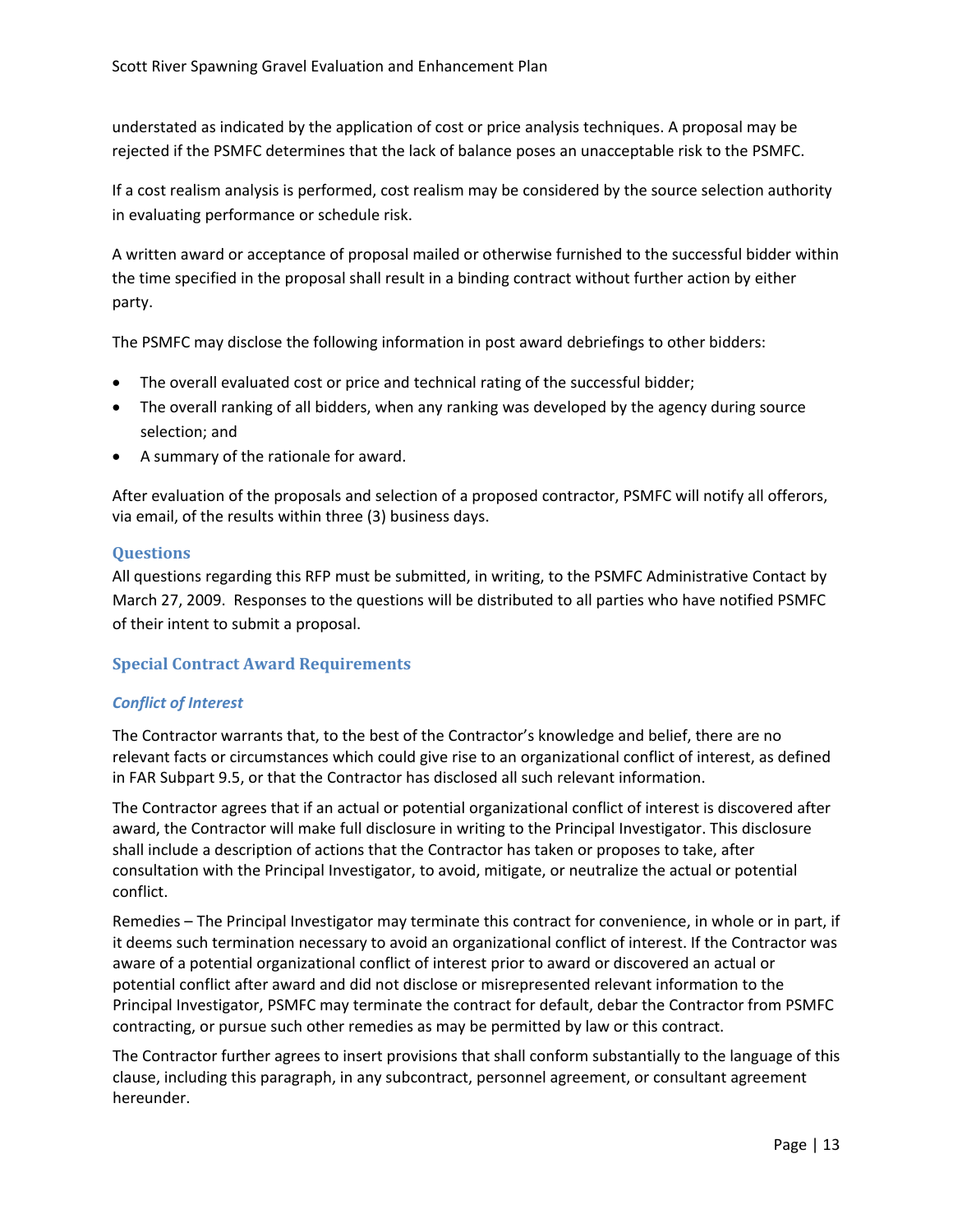## *Indemnification*

Indemnification – Contractor shall indemnify and hold harmless PSMFC and CDFG and their officers, agents, employees, boards and commissions, against any and all loss, damages, liability, claims, suits, costs and expense whatsoever, including reasonable attorneys fees, regardless of the merits or outcome of any such claim or suit arising from or in any manner connected to Contractor's negligent performance of services provided or work conducted or performed pursuant to this agreement.

#### *Insurance*

Minimum Coverages Required. The Contractor selected for this project will be required to present evidence to show, at a minimum, the amounts of insurance coverage indicated below. Contractor is also responsible for its Subcontractors maintaining sufficient limits of the same coverage required by Contractor and the Contractor is responsible for collecting Certificates of subcontractors, as per below:

- Workers' Compensation and Employer's Liability The Contractor is required to comply with any applicable labor codes, acts, laws or statutes, State or Federal, for the location where Contractor performs work. If occupational diseases are not compensable under those statutes, they shall be covered under the employer's liability section of the insurance policy. If in States with exclusive or monopolistic funds that do not permit workers' compensation to be written by private carriers, Contractor is required to comply with any applicable labor, codes, acts, laws or statutes of such States and shall have Workers' Compensation and Employer's Liability Stop‐Gap coverage in the amount of \$1,000,000 each accident, and each employee and each accident.
- Employer's Liability coverage shall be required of at least \$1,000,000 for Bodily Injury or Death, each employee and each accident. If in States with exclusive or monopolistic funds that do not permit workers' compensation to be written by private carriers, Contractor is required to comply with any applicable labor, codes, acts, laws or statutes of such States and shall have Workers' Compensation and Employer's Liability Stop‐Gap coverage in the amount of \$1,000,000 each accident, each employee and each accident.
- Comprehensive or Commercial General Liability (Bodily Injury and Property Damage) Insurance including the following supplementary coverage: (A) Contractual Liability to cover liability assumed under this contract; (B) Products hazard coverage for any and all products or completed operations provided or furnished by or on behalf of Contractor for all services rendered; (C) Completed operations hazard coverage, for any claims relating to defects or deficiencies in goods, products, services or materials used or rendered by the Contractor; (D) Broad Form Property Damage Liability Insurance; (E) Policy coverages shall be primary; (E) an action "in rem" shall be treated as if it were an action "in personam"; (F) all coverages subject to coverage territory of the United States of America, including its territories and possessions, and International waters or airspace; (G) Occurrence form (F) Aircraft, Auto or Watercraft exception to exclusion shall be amended from "less than 26 feet long" to "Non-owned watercraft without length limitation" or an equivalent insurance form that affords broad form bodily injury, death, non‐owned vessel liability, property damage on an occurrence basis for non‐owned vessels operating in Inland or International waters. Commercial General Liability shall be required in the amount of \$1,000,000 each occurrence, \$2,000,000 General Aggregate, \$1,000,000 Products/Completed Operations, \$1,000,000 Personal and Advertising Injury, \$100,000 Fire Damage Legal Liability, for each claim or occurrence. If equivalent coverage is placed for broad form bodily injury, death, non-owned vessel liability, property damage, coverage shall be required in the amount of \$1,000,000 each claim or occurrence on an occurrence basis form.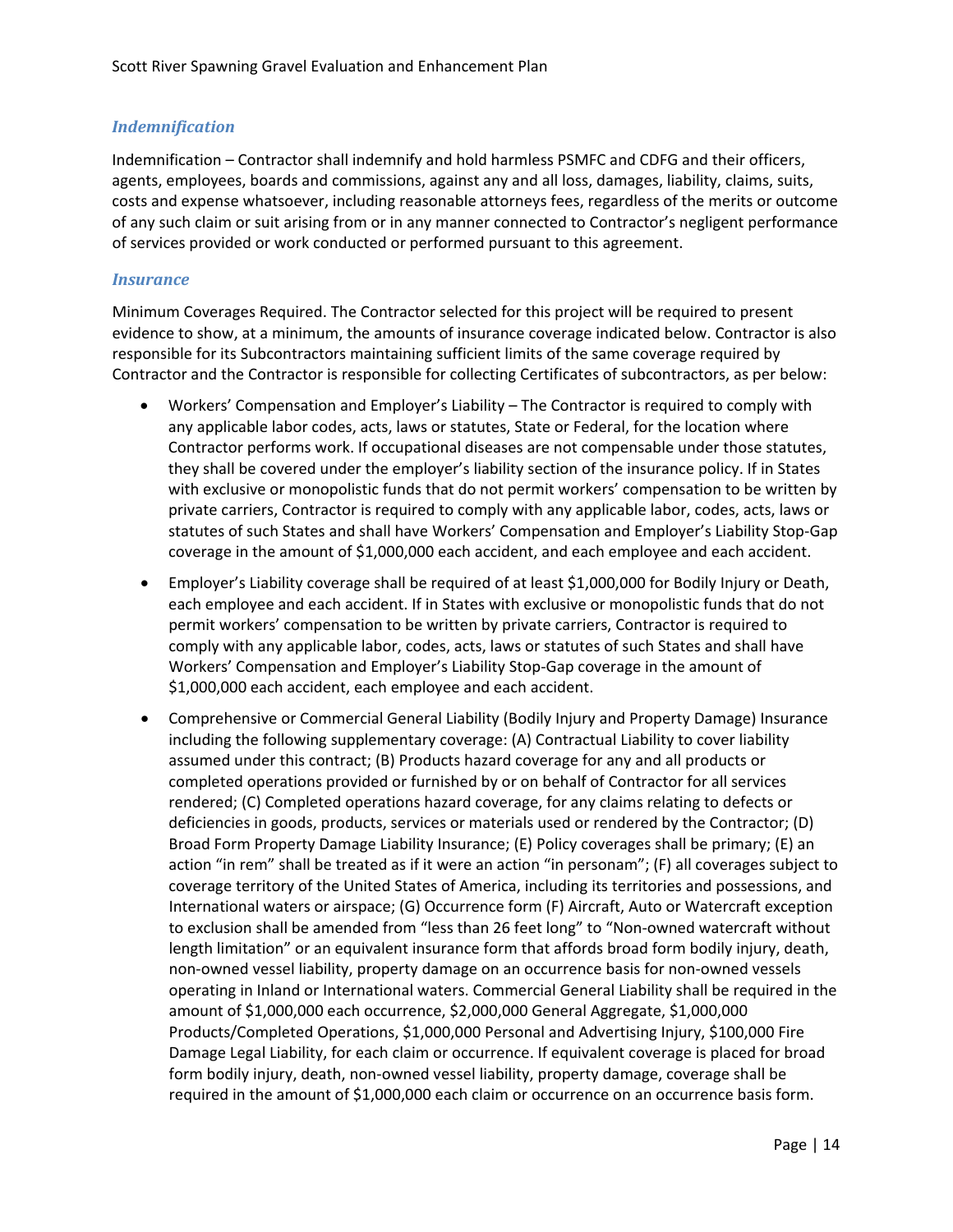• Business Automobile Liability shall be required in the amount of \$1,000,000 each occurrence combined single limit for bodily injury and property damage, including \$1,000,000 owned, hired or non‐owned liability for such states operating within, as applicable. Coverage shall be at least as broad as the Insurance Service (ISO) Business Auto Coverage comprehensive form covering Automobile Liability for Code "1" any auto.

*Additional Insured Provision*. Before commencing performance of service, PSMFC shall be named as an additional insured under the Business Auto Liability, Commercial General Liability and Vessel Liability or equivalent Policy coverage. All the above insurance coverages should be endorsed with the ISO form CG 20 09.

*Subrogation Waiver Provision*. Contractor agrees that in the event of loss due to any of the perils for which Contractor is required to provide or perils insured under Business Auto Liability, State Act Workers' Compensation, Employer's Liability, and Comprehensive Commercial General Liability or equivalent Policy coverage, Contractor shall look solely to its insurance for recovery. Contractor shall hereby grant to PSMFC, its officers, agents, employees, boards, commissions, on behalf of any insurer providing Business Auto Liability, State Act Workers' Compensation, Employer's Liability, Comprehensive Commercial General Liability or equivalent Policy coverage to either Contractor of PSMFC with respects to the services of Contractor herein, a waiver of any right to subrogate which any such insurer of said contractor may acquire against PSMFC, its officers, agents, employees, boards, and commissions by virtue of the payment of any loss under such insurances.

*Evidence of Insurance Provision*. Before the final execution of this contract, Contractor and any Subcontractors shall produce a standard Accord form Certificates of Insurance with Insurance Carriers acceptable to the PSMFC, evidencing all required insurances. The Certificate shall also comply with the Additional Insured Provision, Subrogation Waiver Provision and forward actual endorsements from the Contractor's insurance carriers evidencing required coverage amendments.

*Renewal/Cancellation.* The respective Insurance Carriers and the Certificate of Insurance shall allow for a minimum of 30 day written notice of cancellation, non‐renewal or reduction of required coverages before the expiration date thereof and the Certificate shall delete the word(s) "endeavor" and the last two lines of a standard Accord Certificate ("But failure to mail such notice shall impose no obligation or liability of any kind upon the company, its agents or representatives"). Renewal Certificates evidencing the same shall be received 10 days prior to the expiration of the coverages so evidenced. The Certificate evidencing all requirements herein and any reduction of required coverages or cancellation shall be sent to PSMFC Attn: Rick Masters, 205 SE Spokane Suite 100, Portland, OR 97202. Upon request, Contractor shall furnish PSMFC or the appointed Broker the same evidence of insurance for its subcontractors as PSMFC requires of the Contractor.

Approval of the insurances evidenced or the Accord Certificate by PSMFC shall not relieve or decrease the extent to which the Contractor or subcontractor of any tier may be held responsible for payment or any and all damages resulting from its operations. Contractor shall be responsible for all losses not covered by the policy irrespective of no Certificates Filed, expired Certificates, Approved Certificates or for any reason whatsoever.

*Sufficiency of Insurance*. The insurance limits or coverages required by PSMFC are not represented as being sufficient to fully protect the Contractor. Contractor is advised and responsible to determine its own adequate coverage or limits for the Contractor/subcontractor.

*Qualifications*. Insurance companies shall be legally authorized to engage in the business of furnishing insurance in the State of the exposure. All insurance companies shall have a current A.M. Best Rating not